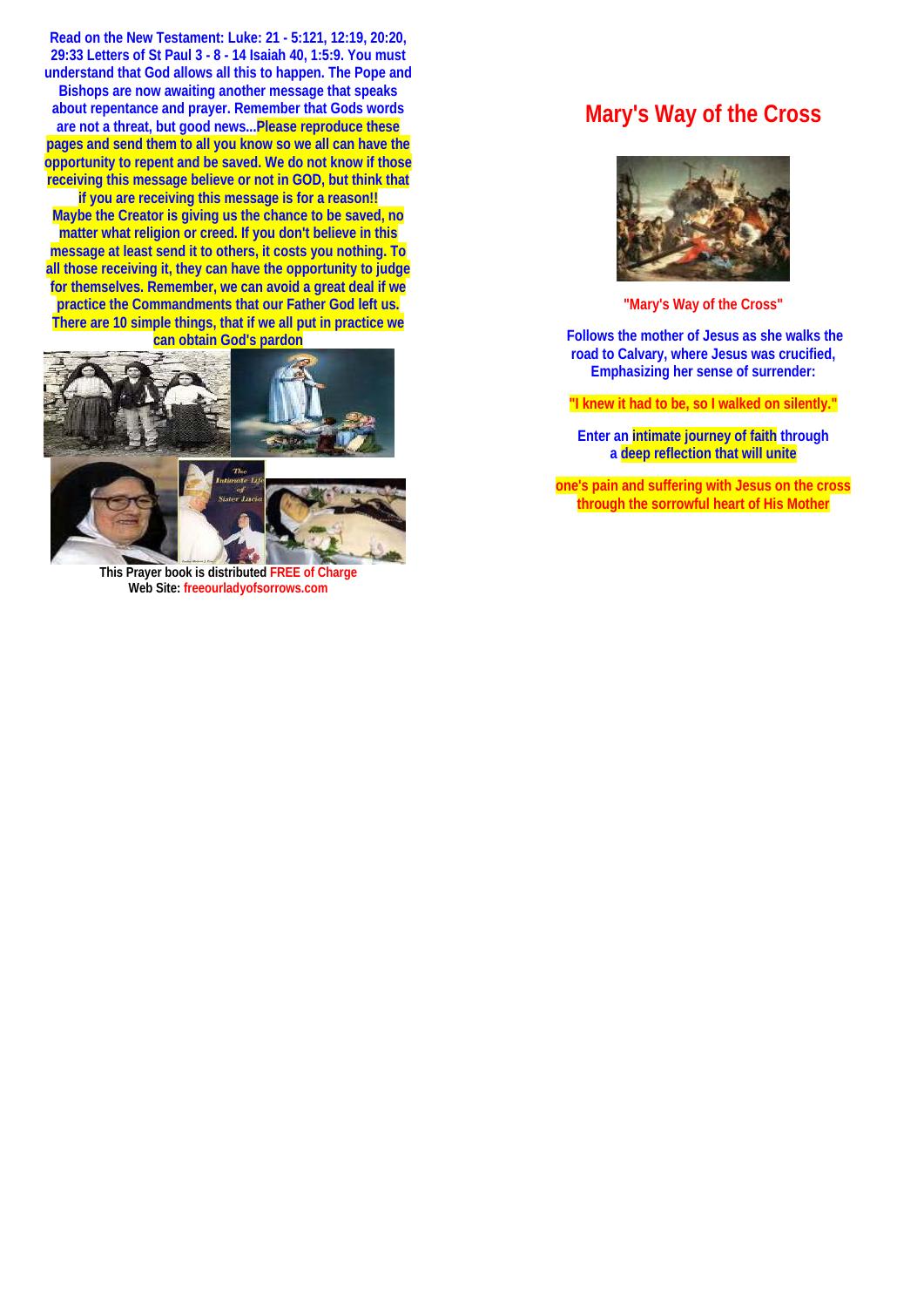

**Station I 1st** 

### **Opening Prayer:**

 **We adore you, O Christ, and we bless You, because by Your holy cross, You have redeemed the world. Meditation:** 

**It was early Friday morning when I saw my son. That was the first glimpse I had of him since they took him away. His bruised and bleeding skin sent a sword of pain deep into my heart and tears down my cheeks. Then Pilate, from his chair of judgment, asked the crowd why they wanted my son executed. All around me they shouted, "Crucify him!" I wanted to plead with them to stop, but I knew this had to be. So I stood by and cried silently. Prayer:** 

**Lord Jesus, it is hard for me to imagine the anguish your mother felt at your condemnation. But what about today, when I hold a grudge? "Crucify him!" When I judge others? "Crucify him!" Doesn't this bring tears of anguish to both you and your mother? Forgive me, Jesus** 

**Our Father...Hail Mary...Glory Be** 

**30** 

**All evil spirits will be mingling around and free, doing harm to all those souls that did not want to listen** 

**To this message and those who did not want to repent. To the faithful souls, remember to light the blessed candles, prepare a sacred altar with a crucifix in order to communicate with GOD and implore for His infinite mercy.... All will be dark; IN THE SKY A GREAT MYSTIC CROSS will appear to remind us the price that his beloved Son had to pay for our redemption...In the house the only thing that can give light will be the HOLY CANDLES... Once lit, nothing will put them off until the three days of darkness are over. Also, you should have Holy water that should be sprinkled abundantly on windows and doors. The Lord will protect the property of the chosen ones.. Kneel down before the powerful cross of my beloved Son,** 

**pray the Rosary and after each Hail Mary you must pray the following: Oh God forgive us our sins, preserve us from the fire of hell, take all souls to heaven, especially those who are in more need of your mercy. Blessed Virgin Mary protect us, we love you, save us and save the world'.** 

 **Pray 5 Creeds and Rosary that is the secret to my Immaculate Heart. All those who believe in my words go and take the message to everyone.** 

 **DO NOT FEAR. FEAR NOTHING DURING THE LORD'S GREAT DAY.** 

**Talk to all the souls now that there is time, those who keep quiet will be responsible for all those souls who will perish in ignorance.**

**All those who pray humbly the rosary will have the protection of heaven and those who are bound to die I will help them die in peace and they will be holy when they enter the other world. I wish all my children to attend mass every first Friday and every first Saturday of each month, to confess and receive Holy Communion and in doing so, save the world from its TOTAL DESTRUCTION. When the earth shakes no more, those who still not believe in our Lord will perish in a horrible way. The wind will bring gas and it will disperse it everywhere, then the sun will rise. Maybe you will survive this catastrophe. Do not forget that God's unishment is holy ONCE IT HAS STARTED YOU SHOULD NOT LOOK OUTSIDE,** 

**UNDER NO CIRCUMSTANCE; GOD DOES NOT WANT ANY OF HIS CHILDREN TO SEE WHEN HE PUNISHES THE SINNERS.... All this encompasses with the writings of the Holy Scriptures..**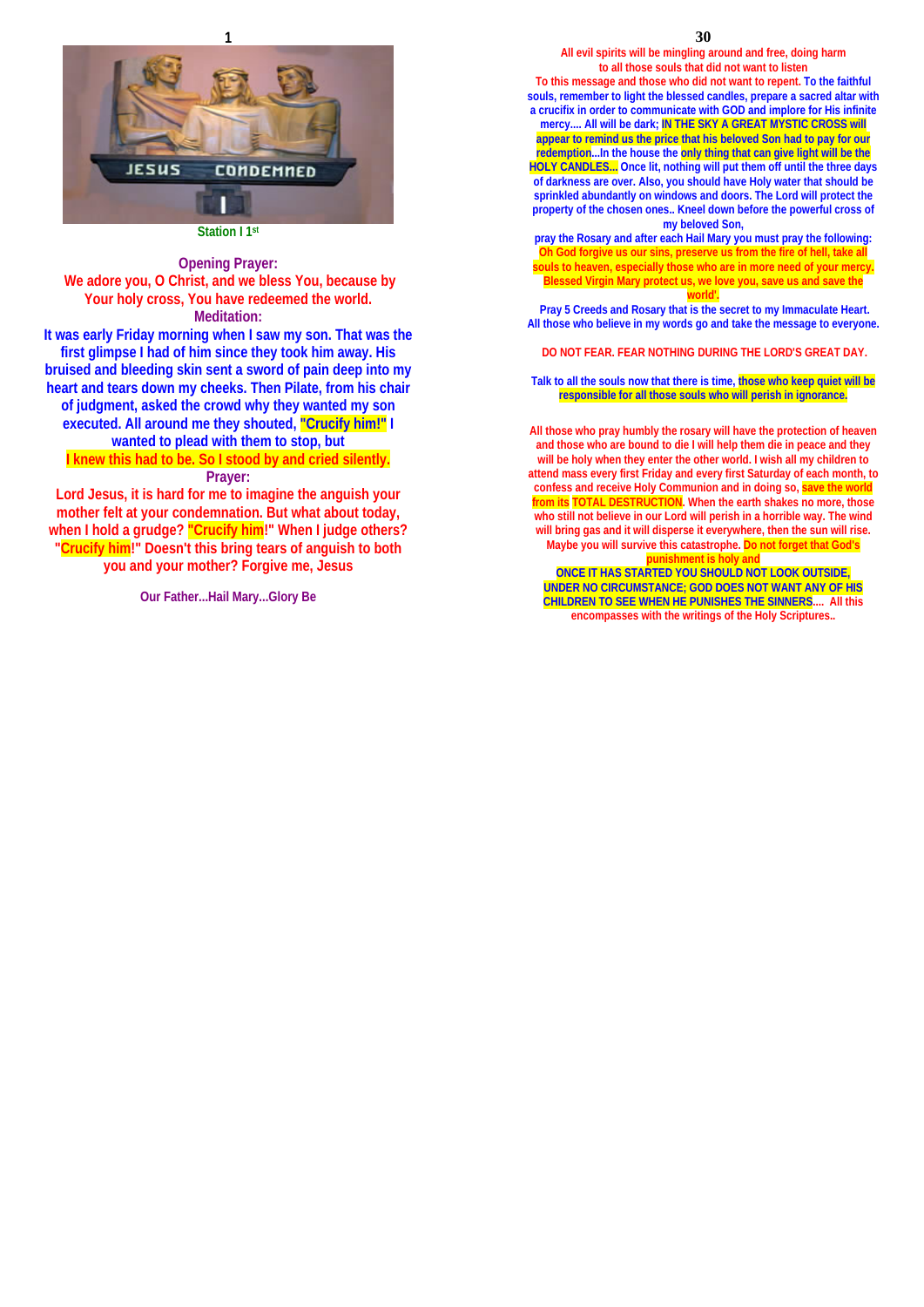#### **29**

**believe me father, the punishment will come very soon.' Many souls will be lost; many nations will disappear from the earth. But, in the middle of all these, if men reflect, pray and practice good deeds, the world can be saved. One of all these, if men persist with its evil, the world will be lost forever. The time has come for all to pass on the message of our Blessed Lady to their families, friends, and to the entire world. Start praying, to make penitence and sacrifices. We are at the last minute of the last day and the catastrophes are near.** 

**Due to this, many that were far from the church will return to the open arms of the Church of Jesus Christ. The joining of the churches will result in one Holy Catholic and Apostolic Church; England, Russia, China, Jews, Muslims and Protestants. All will return believing and worshiping God our creator, in his beloved Son and in our Blessed Mother Virgin Mary'. WHAT AWAITS US??? Every where there will be 'Peace Talks', but punishment will come.** 

**A MAN IN A VERY IMPORTANT POSITION WILL BE ASSASSINATED AND THIS WILL PROVOKE THE WAR. A POWERFUL ARMY WILL DOMINATE ALL THROUGH EUROPEAN THE NUCLEAR WAR WILL COMMENCE.**

**This war will destroy everything, darkness will fall over us for 72 hours (three days) and the one third of humanity that survives this obscurity and sacrifice, will commence to live a new era, they will be good people. In a very cold night, 10 minutes before midnight, A GREAT QUAKE will shake the earth for 8 hours. This will be the third signal that God is who governs the earth. The righteous and those who propagate the faith and the message of the Lady of Fatima SHOULD NOT FEAR DO NOT BE AFRAID. WHAT TO DO???** 

**Bow your heads, kneel down and ask God for forgiveness because, only** 

**what is good and is not under the power of evil will survive the catastrophe. In order for you to prepare and remain alive I will give you the following signs: ANGUISH........ AND IN A SHORT PERIOD THE EARTH QUAKE WILL COMMENCE... THE EARTH WILL SHAKE....** 

**The shake will be so violent that will move the earth 23 degrees and it will return it to its normal position. Then, total and absolute darkness will cover the entire planet...** 



**We adore you, O Christ, and we bless You, because by Your holy cross, You have redeemed the world. Meditation:** 

**Regaining a little strength, I walked with the crowds to the entrance of the square. A door flew open and my son stumbled out, the guards laughing behind him. Two men dragged over a heavy wooden cross and dropped it on his shoulders. Then they shoved him down the road. My pain for him was unbearable. I wanted to take the cross from him and carry it myself. But** 

### **I knew this had to be, so I walked on silently.**

### **Prayer:**

**Lord Jesus, I beg you to forgive me for the many times I have added more weight to your cross by closing my eyes to the pain and loneliness of my neighbour. Forgive me for gossiping about others and for always trying to find excuses to avoid certain people who wish to talk with me. Help me to be like Mary, always seeking to lighten the crosses of others. Forgive me, Jesus.**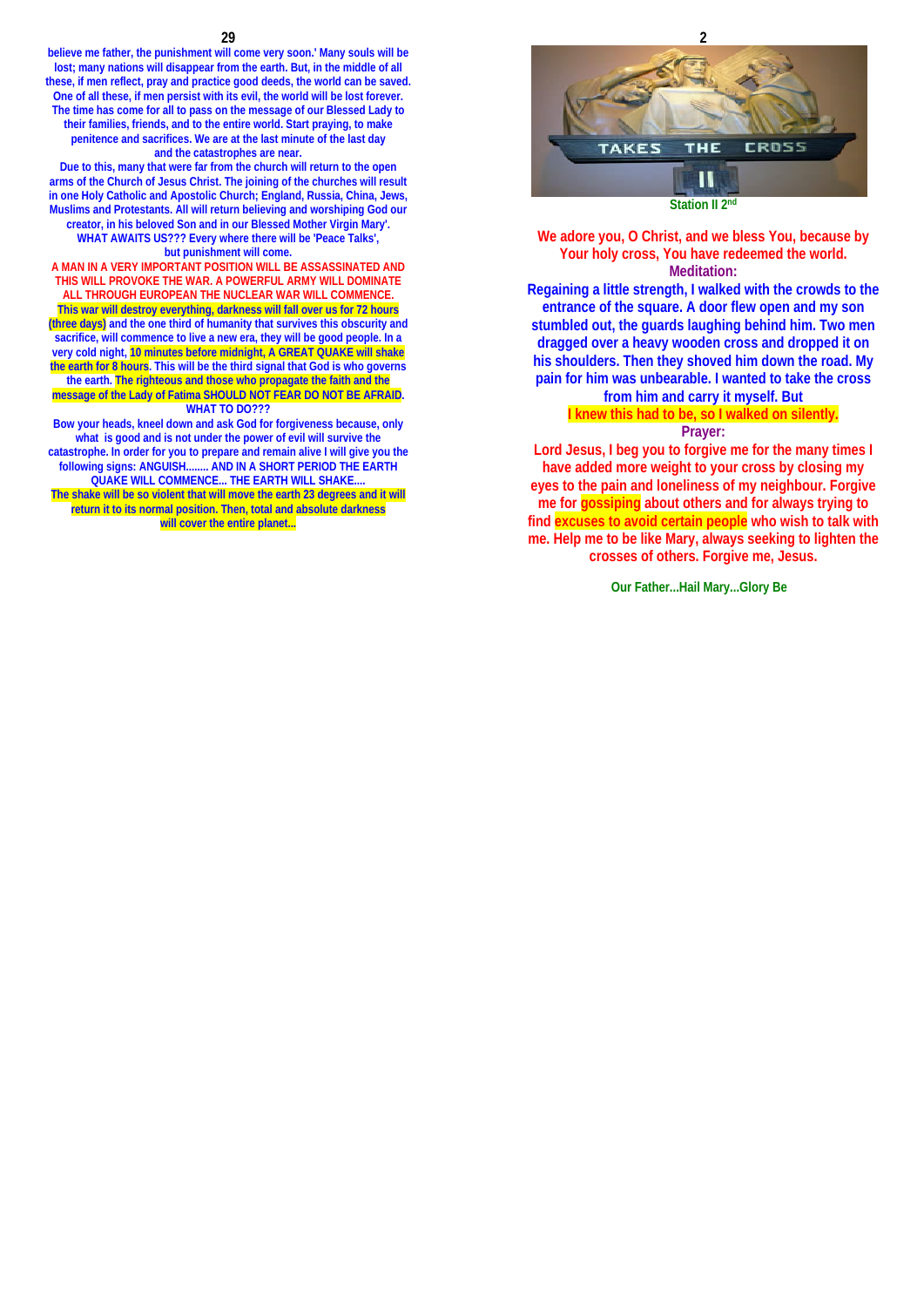

**Station III 3rd**

### **We adore you, O Christ, and we bless You, because by Your holy cross, You have redeemed the world. Meditation:**

**I followed close behind my son as he stumbled toward Calvary. Nothing had ever hurt me more than to see him in such pain. I saw the cross digging into his shoulders. My heart dropped when I saw him fall face to the ground, the heavy cross landing squarely on his back. For a moment I thought my beloved son was dead. Now my whole body began to tremble. Then the guards kicked him. He rose slowly and began to walk again, yet they still whipped him. I wanted to protect him with my own body. But, I knew this had to be, so I walked on and wept silently. Prayer:**

**Lord, how often have I seen you fall, and, unlike Mary, have left you there without concern? How often have I seen people make mistakes and laughed at them? How often do I find myself getting angry when someone does things differently than I? Mary offered you her support through your entire passion. Help me to do the same for you by the support I give to others. Lord, have mercy on me. Our Father...Hail Mary...Glory Be.**

**28 Lucia reveals the 3rd secret of Fatima**

**The Church has given permission to reveal to the people the last part of the message. The Blessed Virgin appeared to three children in Fatima, Portugal, in 1917, this is a proven fact; one of these children was still alive, her name is Lucia, she was a cloistered nun and lived in a monastery in Portugal.** 

**Lucia disclosed the message for the first time to Pope Pius XII whom, after reading it, he sealed it and stored away without making it public. Later Pope John XXIII read it and, in the same manner as his predecessor, he kept it out of the public eye because he knew that once revealed; it will bring desperation and panic to human kind. Now the time has come, and permission has been granted from Pope John Paul II to reveal it to the children of God, in order not to create panic but to make people aware of this important message so everybody can be prepared.** 

**The Virgin told Lucia: 'Go my child and tell the world; what will come to pass during the 1950's - 2000's. Men are not practicing the Commandments that our Father has given us. Evil is governing in the world and is harvesting hate and resentment all over. Men will fabricate mortal weapons that will destroy the world in minutes, half of the human race will be destroyed, the war will begin against Rome, and there will be conflicts amongst religious orders. God will allow all natural phenomenon's like smoke, hail, cold, water, fire, floods, earthquakes, winds and inclement weather to slowly batter the planet. These things will come to pass before the year 2010. 'Those who won't believe, this is the time,' your beloved mother told you, 'those lacking charity towards others and those who do not love thy neighbour like my beloved Son has loved you, all, cannot survive. They will wish to have died, millions are unimaginable, they will come, and there is no doubt our Lord God will punish severely those who do not believe in him, those who despise him and those who did not have time for him I call upon all of you to come to my son Jesus Christ, God helps the world but all of** 

**those who do not show fidelity and loyalty will be destroyed'.** 

**Father Agustin, who lives in Fatima, said that Pope Paul VI gave him permission to visit sister Lucia who is a cloistered nun (she does not leave the monastery nor is allowed to receive any visitors). Father Augustin said that she received him greatly overwhelmed and told him: 'Father, our lady is very sad because nobody is interested in her prophecy of 1917, though the righteous are walking through a narrow path, the evil ones are walking through an ample road that is leading them straight to their destruction,**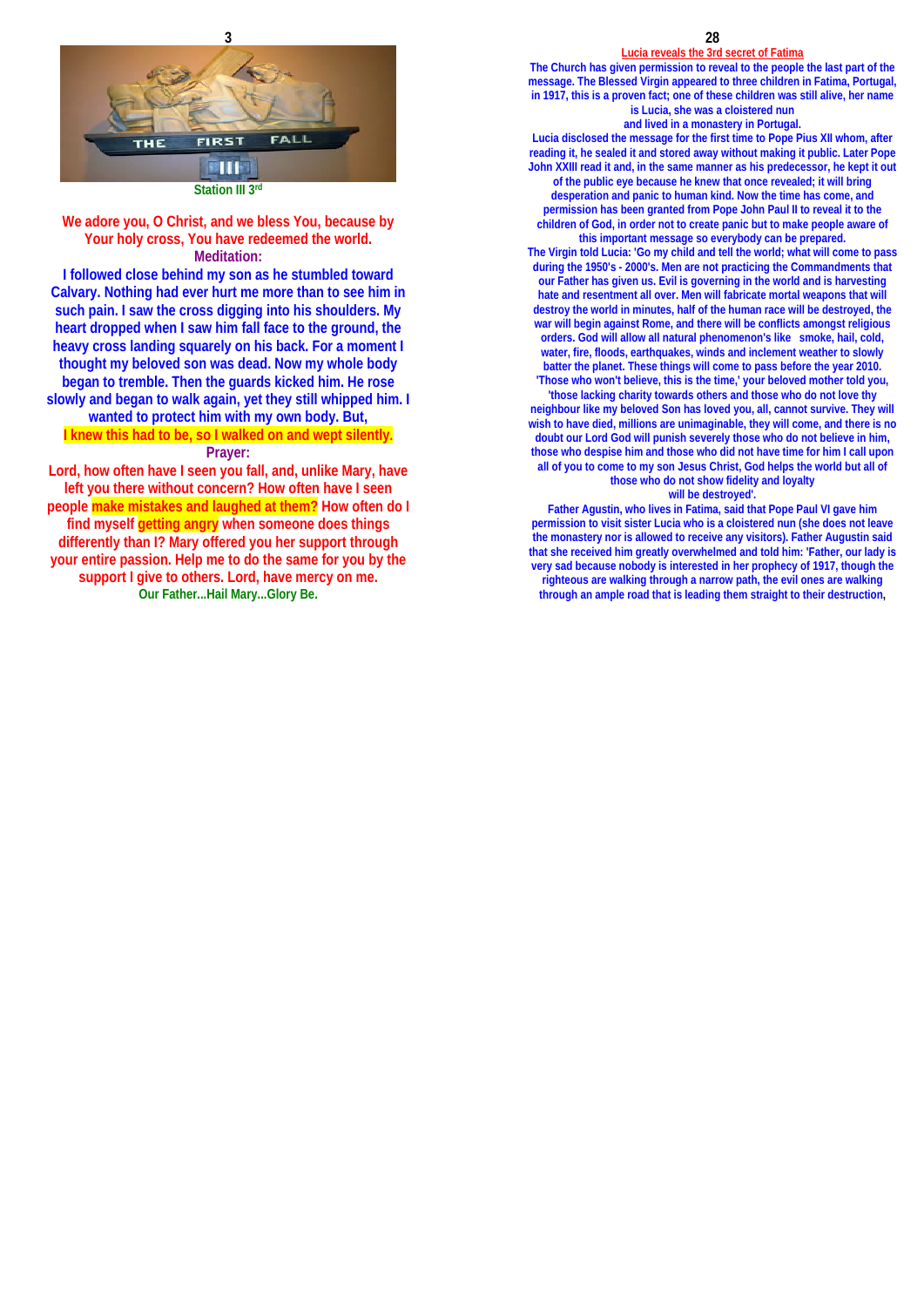



**I had managed to break through the crowd and was walking side by side with my son. I called to him through the shouting voices. He stopped. Our eyes met, mine full of tears of anguish, his full of pain and confusion. I felt helpless; then his eyes said to me, "Courage! There is a purpose for this." As he stumbled on,** 

### **I knew he was right. So I followed and prayed silently.**

### **Prayer:**

Lord Jesus, forgive me the many times our eyes met and **turned mine away. Forgive me the times things did not go my way and I let everyone know about it. Forgive me the times I brooded over little inconveniences or became discouraged and did not heed your call to courage! Yes, Lord, our eyes have met many times, but fruitlessly**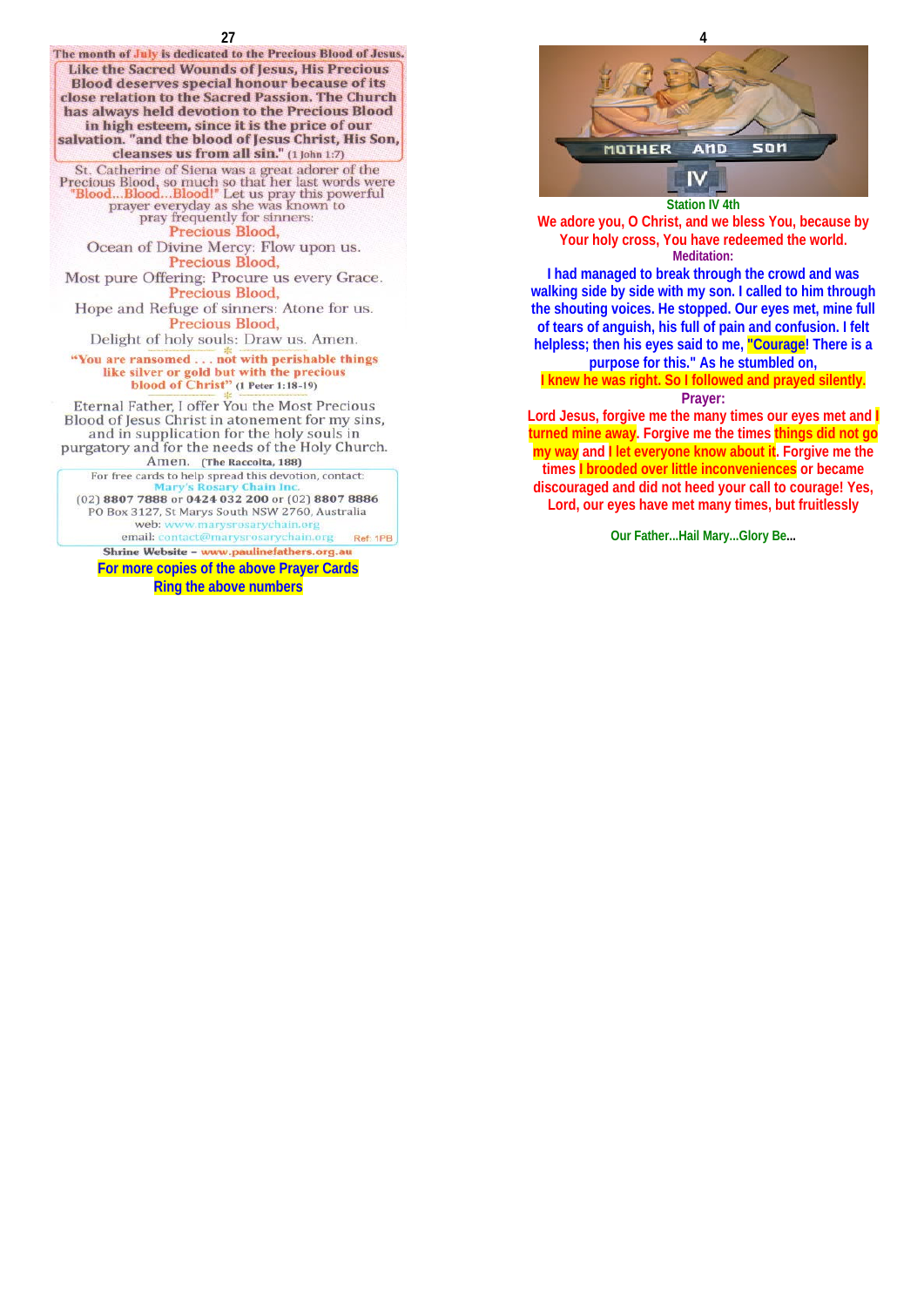

**Station V 5th**

**We adore you, O Christ, and we bless You, because by Your holy cross, You have redeemed the world. Meditation:** 

**I could now see almost complete helplessness on the face of my son as he tried to carry his heavy load. Each step looked as if it would be his last. I felt his every pain in my heart and** 

**I wanted the whole thing to end. Then I noticed some commotion near Jesus. The guards had pulled a protesting man from the crowd. They forced him to pick up the back of** 

> **the cross to help lighten my son's load. He asked the guards why this had to be. I knew, and so followed silently.**

### **Prayer:**

**Lord Jesus, I have many times refused to help you. I have been a selfish person who has often questioned your word. Don't let me remain like Simon, but help me to be like your mother, Mary, who always silently followed and obeyed.** 

**Our Father...Hail Mary...Glory Be**

**26** 

Blood of Christ, freeing souls from Purgatory, Blood of Christ, most worthy of all glory and honour, Lamb of God, Who takes away the sins of the world, Spare us, O Lord.

Lamb of God, Who takes away the sins of the world, Graciously hear us, O Lord.

Lamb of God, Who takes away the sins of the world, Have mercy on us.

V. You have redeemed us, O Lord, in Your Blood.

R. And made of us, a kingdom for Our God.

Let us pray - Almighty and Eternal God, You have appointed Your only-begotten Son the Redeemer of the world and willed to be appeased by His Blood. Grant, we beg of You, that we may worthily adore this price of our salvation and through its power, be safeguarded from the evils of the present life, so that we may rejoice in its fruits forever in heaven, through the same Christ Our Lord. Amen.

### **Petition in Honour of the Precious Blood**

Precious Blood of Jesus, shed in the circumcision, make me pure of mind, heart and body.

Precious Blood, oozing from every pore of Jesus in the Agony, enable me to love God's holy Will above all.

Precious Blood, flowing from the scourging at the pillar, inspire me with a sorrow for my sins, and a tolerance for suffering.

Precious Blood, falling in profusion from the crown of thorns, grant me a ready acceptance of humiliations.

Precious Blood, shed profusely in the crucifixion of Our Lord, make me die entirely to self-love.

Precious Blood, shed to the very last drop by the opening of Christ's Sacred Heart, give me that generous love which sacrifices all for God.

Precious Blood, sacred price of my redemption, apply to me Your infinite merits.

Precious Blood, I adore You from the depths of my heart, I invoke You ardently, for You are my salvation, and by You I hope to obtain the joys of heaven. Amen.

Imprimatur: Most Rev, +Bishop Terence Brady, DD, VG Date: 8th December, 2010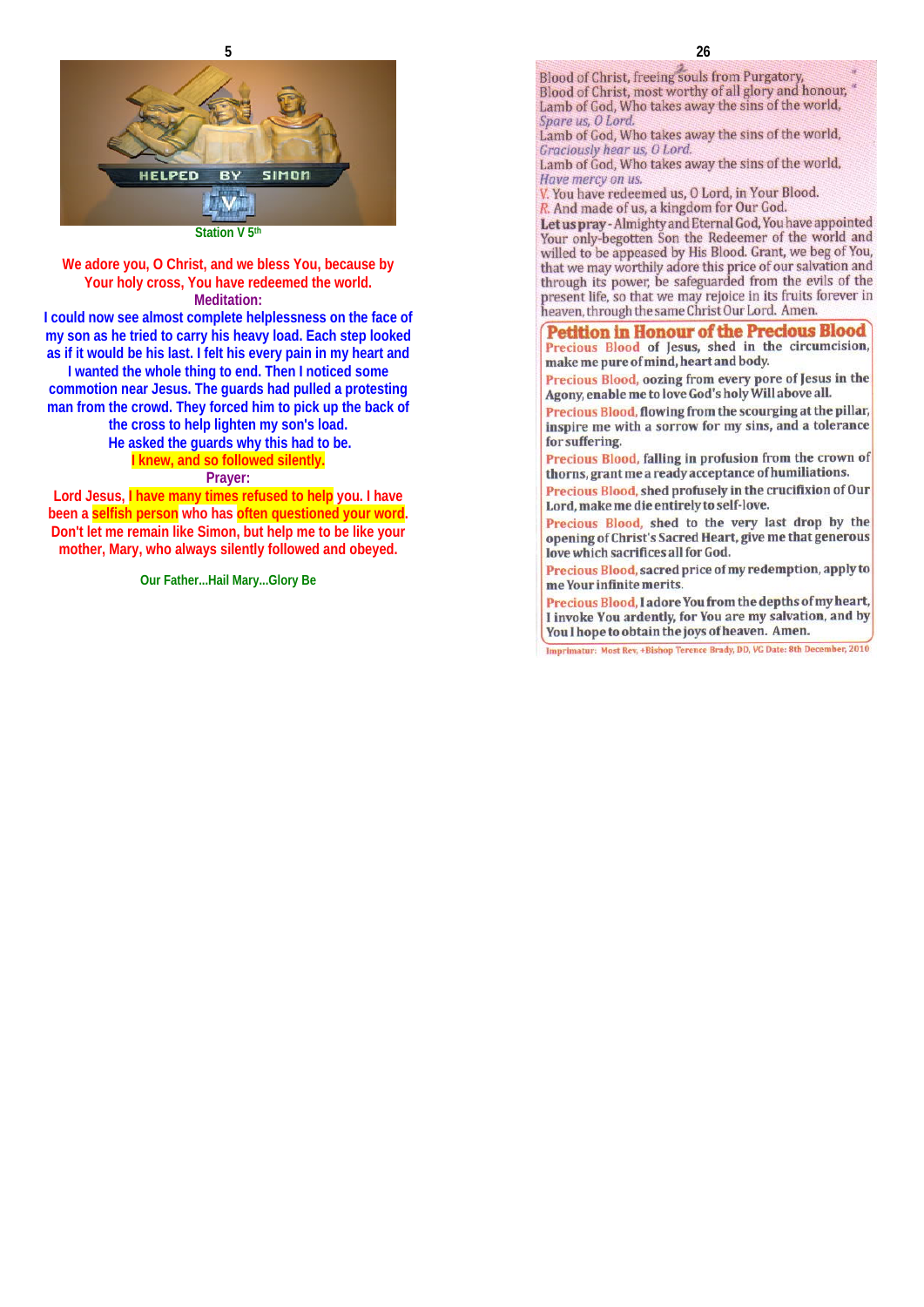still set itself right and always will be able to, because the voice and Blood of Christ cry out for pity and mercy... Devotion to the Precious Blood is the devotion of our time... It is a devotion for all souls, for the whole world."

### **As Litany of the Precious Blood of Jesus AAs**

Lord, have mercy on us. Lord, have mercy on us. Christ, have mercy on us. Christ, have mercy on us.<br>Christ, have mercy on us. Christ, have mercy on us. God the Father of Heaven, Have mercy on us. God the Son, Redeemer of the world, Have mercy on us. God, the Holy Spirit, Have mercy on us. Holy Trinity, One God, Have mercy on us. Blood of Christ, only-begotten Son of the **Eternal Father,** Save us. Blood of Christ, Incarnate Word of God, Blood of Christ, of the New and Eternal Testament, Blood of Christ, falling upon the earth in the Agony, Blood of Christ, shed profusely in the Scourging, Blood of Christ, flowing forth in the Crowning with Thorns, Blood of Christ, poured out on the Cross, Blood of Christ, price of our salvation, Blood of Christ, without which there is no forgiveness, "<br>Blood of Christ, Eucharistic drink and refreshment of souls," Blood of Christ, stream of mercy, Blood of Christ, victor over demons, Blood of Christ, courage of martyrs, Blood of Christ, strength of confessors, Blood of Christ, bringing forth virgins, Blood of Christ, help of those in peril, Blood of Christ, relief of the burdened, Blood of Christ, solace in sorrow, Blood of Christ, hope of the penitent, Blood of Christ, consolation of the dying, Blood of Christ, peace and tenderness of hearts, Blood of Christ, pledge of Eternal Life,



**We adore you, O Christ, and we bless You, because by Your holy cross, You have redeemed the world. Meditation: As I continued close by Jesus, a woman pushed past the guards, took off her veil and began to wipe my son's sweating, bloody face. The guards immediately pulled her back. Her face seemed to say, "Why are you doing this to him?"** 

## **I knew, so I walked on in faith, silently.**

### **Prayer:**

**Lord, this woman gave you the best she could. On the other hand, I have wanted to take more than I give. So many opportunities arise every day for me to give to you by giving to others ----- but I pass them by. My Saviour, never let me ask why again, but help me to give all I have to you.**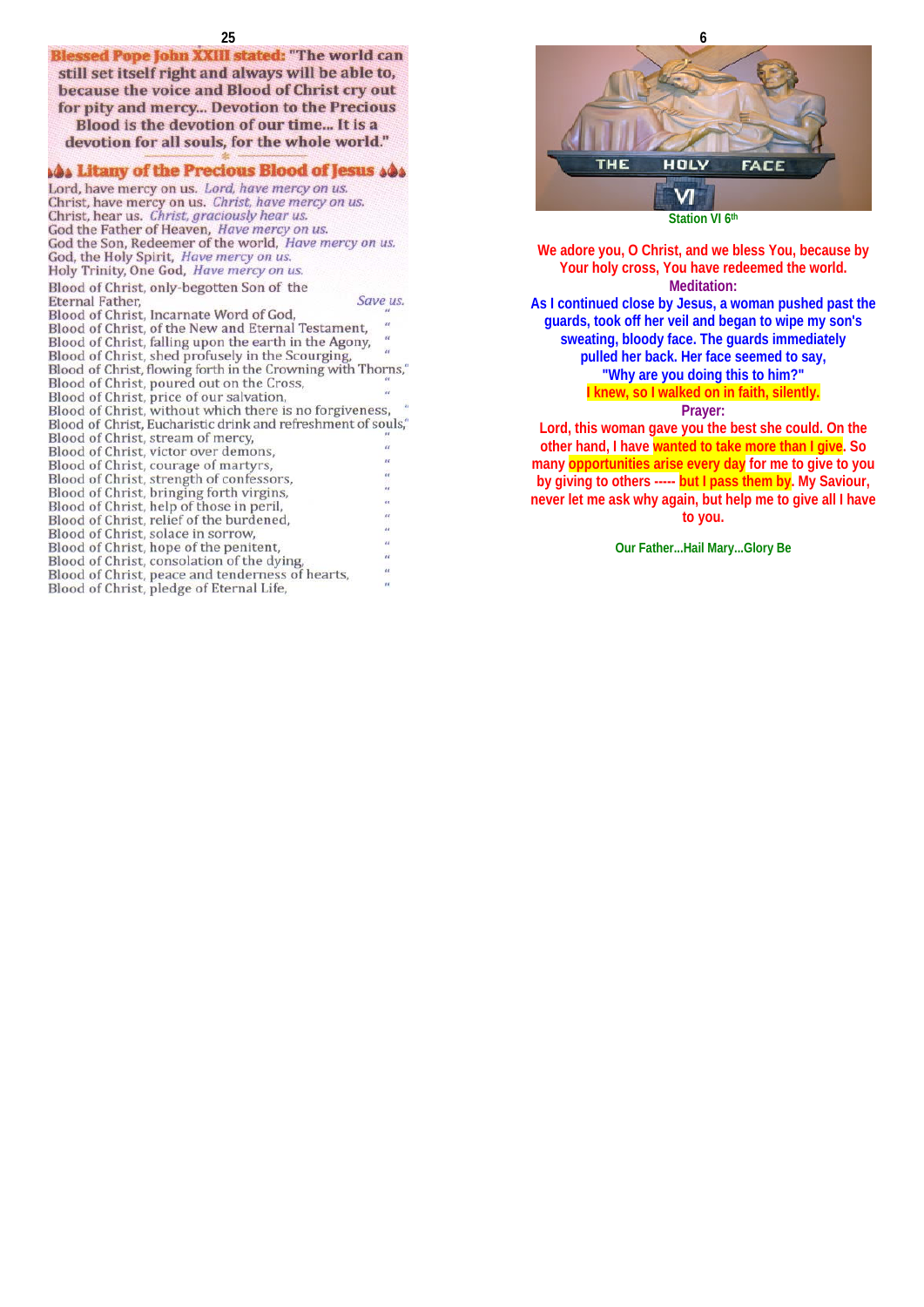

**Again my son fell, and again my grief was overwhelming at the thought that he might die. I started to move toward him, but the soldiers prevented me. He rose and stumbled ahead slowly. Seeing my son fall, get up again, and continue on, was bitter anguish to me. But, since** 

**I knew this had to be, I walked on silently.** 

### **Prayer:**

**Lord, of all people Mary was your most faithful follower, never stopping in spite of all the pain she felt for you. I have many times turned away from you by my sins and have caused others to turn away from you. I beg you to have mercy on me** 

> **. Our Father...Hail Mary...Glory Be**

# **PRECIOUS**  $\mathbb{X}$



**24**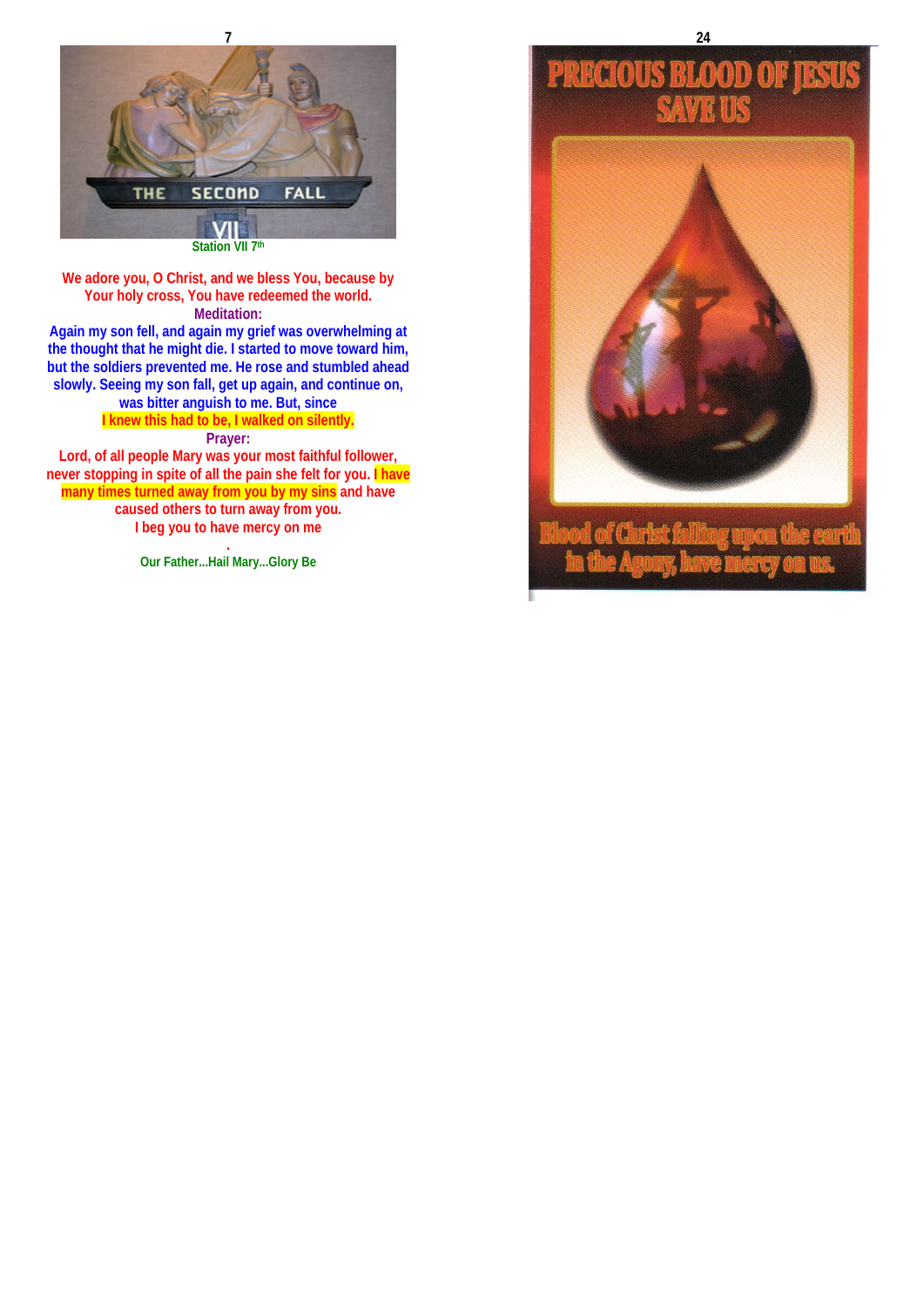### **23**

### **R Hear Our Prayer**

- **L** Pure Host
- **L Holy Host R**
- **L Immaculate Host R**
- **L Lamb of God, Who takes away the sins of the world,**
- **R Spare us, O Lord.**
- **L Lamb of God, Who takes away the sins of the world,**
- **R Graciously hear us, O Lord.**
- **L Lamb of God, Who takes away the sins of the world,**
- **R Have mercy on us.**
- **L Lord, have mercy on us.**
- 
- **R Christ, have mercy on us. L See, O Lord, our affliction,**
- **R And give glory to Thy Holy Name.**

#### **Let Us Pray**

#### **O Lord Jesus Christ,**

**Who did choose to remain with us in Your wonderful Sacrament to the end of the world in order to give to Your Father, by the memory of Your Passion, eternal glory, and to give to us the Bread of life everlasting: Grant us the grace to mourn,** 

**with a heart full of sorrow,** 

**over the injuries which You Have received in this adorable Mystery, and over the many sacrileges which are committed by the impious, by heretics and by bad Catholics.** 

**Inflame us with ardent zeal to repair all these insults to which, in** 

**your infinite mercy, you have preferred to expose yourself rather than deprive us of your Presence on our altars, who with God the Father and the Holy Spirit lives and reigns one God, world without end. Amen.**



**We adore you, O Christ, and we bless You, because by Your holy cross, You have redeemed the world. Meditation: I was walking a few steps behind Jesus when I saw him** 

**stop. Some women were there crying for him and pitying him. He told them not to shed tears for him. They had the opportunity to accept him as the messiah; like many others, they rejected him instead. He told them to shed tears for themselves, tears that would bring their conversion. They did not see the connection between that and his walk to death.** 

### **I did, and as he walked on, I followed silently. Prayer:**

**My Saviour, many times have I acted like these women, always seeing the faults in others and pitying them. Yet, very rarely have I seen my own sinfulness and asked your pardon. Lord, you have taught me through these women. Forgive me, Lord, for my blindness.**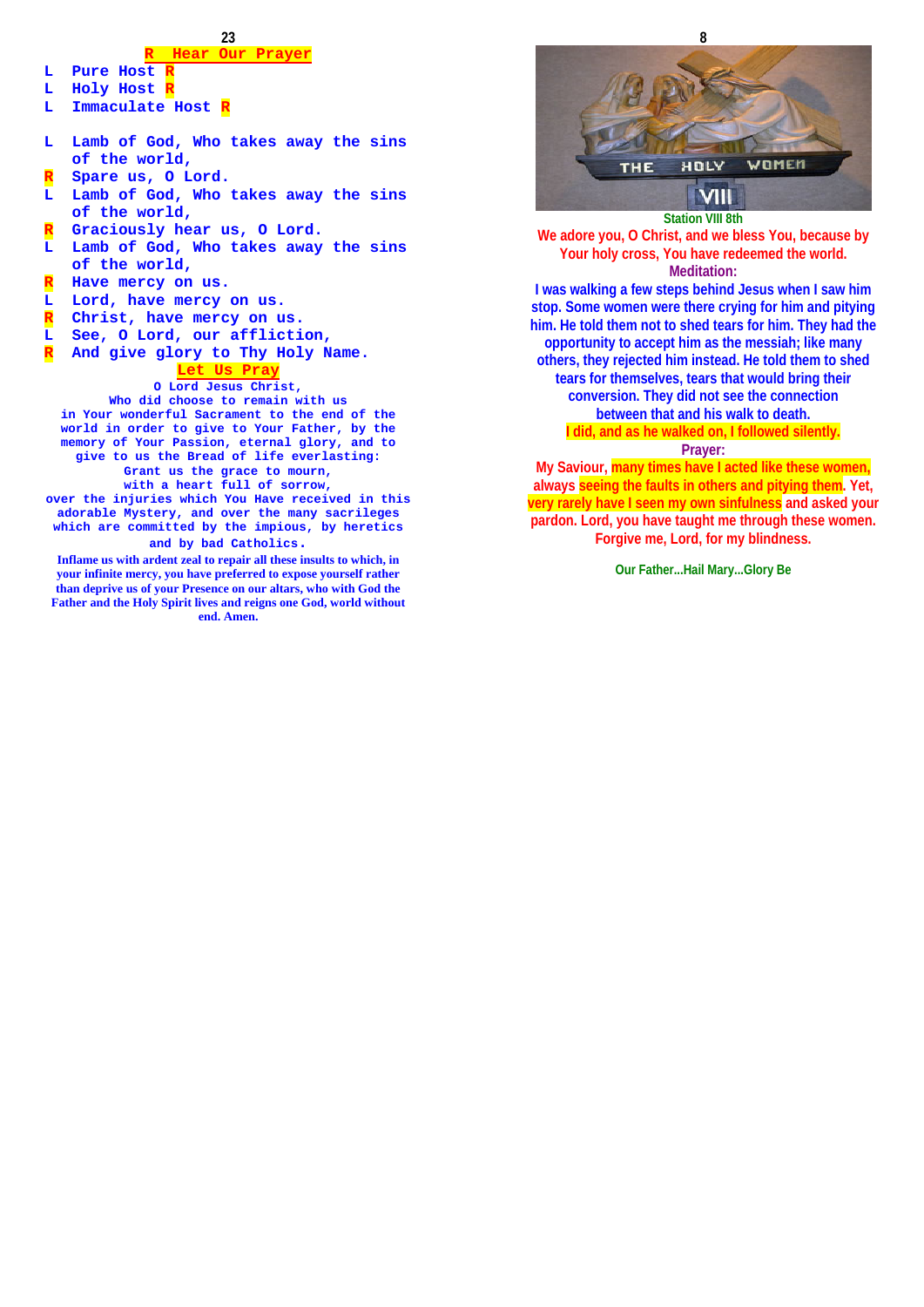



**Station IX 9th We adore you, O Christ, and we bless You, because by Your holy cross, You have redeemed the world. Meditation: This fall of Jesus was agony to me. Not only had he fallen on the rocky ground again, but now he was almost at the top of the hill of crucifixion. The soldiers screamed at him and abused him, almost dragging him the last few steps. My heart pounded as I imagined what they would do to him next. But,** 

**I knew this had to be, so I climbed the hill silently behind him.** 

### **Prayer:**

**My loving Jesus, I know that many times I have offered my hand to help people but when it became inconvenient or painful to me I left them, making excuses for myself. Help me, Lord, to be like your mother, Mary, and never take my supporting hand away from those who need it.**

**Our Father…Hail Mary…Glory Be**

### **R We offer You our Reparation**

- **L For the outrageous contempt of this most wonderful Sacrament R**
- **L For Your extreme humiliation in Your admirable Sacrament R**
- **L** For all unworthy Communions **R L For the irreverences of wicked**
- **Christians R**
- **L For the profanation of Your sanctuaries R**
- **L For the holy ciboriums dishonoured and carried away by force R**
- **L For the continual blasphemies of**  impious men **F**
- **L For the obduracy and treachery of heretics R**
- **L For the unworthy conversations carried on in Your holy temples R**
- **L For the profaners of Your churches which they have desecrated by their sacrileges R**
- **L That it may please You graciously to receive this our humble reparation R**
- **L That it may please You to make our Adoration acceptable to You R R We Beseech You Hear Us**
- **L That it may please You to increase in all Christians the reverence due to this adorable Mystery R**
- **L That it may please You to manifest the Sacrament of Your Love to heretics R**
- **L That it may please You to grant us the grace to atone for their hatred by our burning love for You R**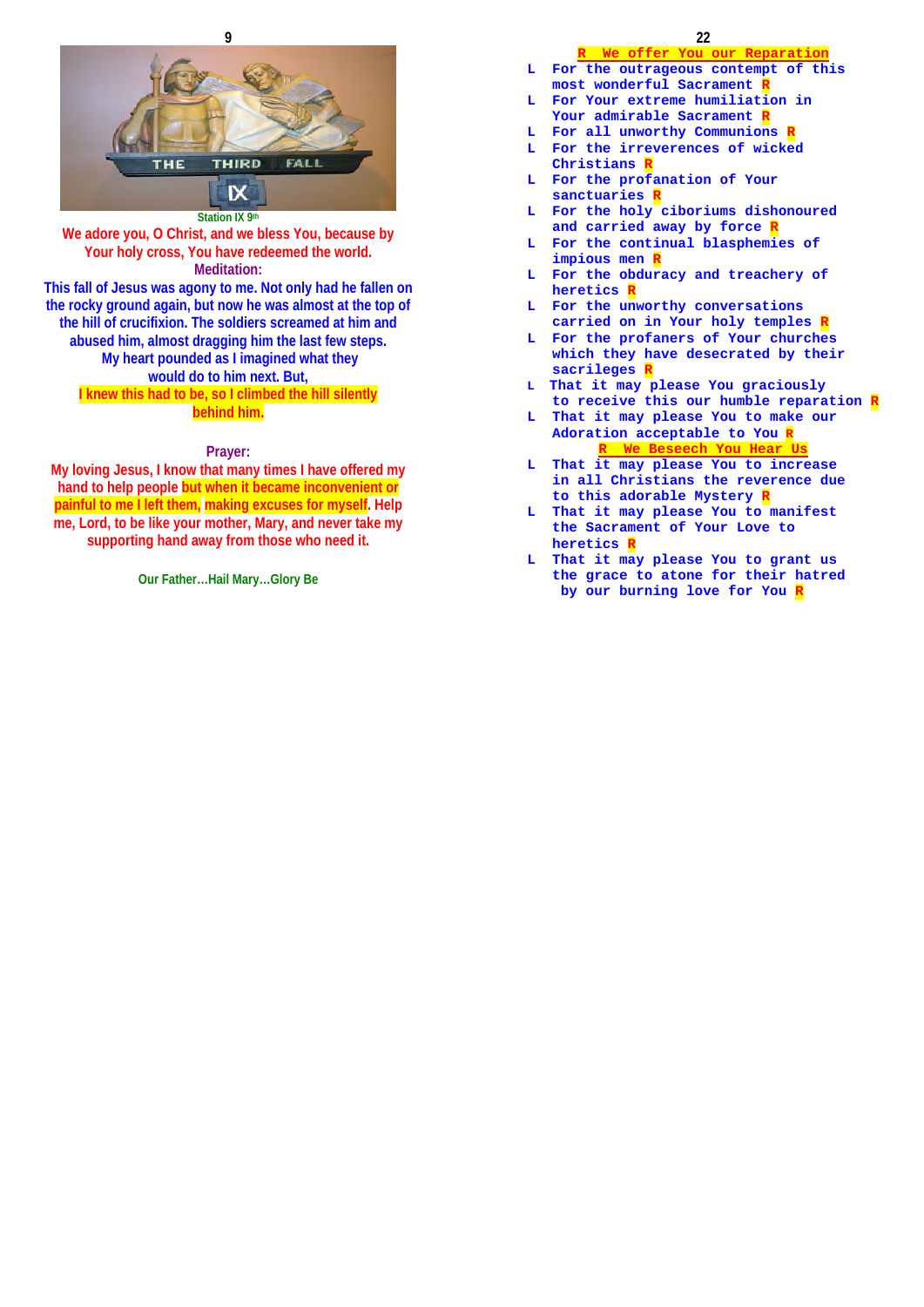- **21 L = Leader R = Response L & R Lord, have mercy on us. L & R Christ, have mercy on us. L & R Lord, have mercy on us.**  L Christ, hear us.<br>**R** Christ, gracious Christ, graciously hear us. **R Have Mercy On Us L God the Father of Heaven R L God the Son, Redeemer of the world, R L God the Holy Spirit R L Holy Trinity, One God R**  Sacred Host, offered for the salvation  **of sinners R L Sacred Host, annihilated on the altar for us and by us R L Sacred Host, despised by lukewarm Christians R L Sacred Host, mark of contradiction, R L Sacred Host, delivered over to Jews and heretics** Sacred Host, insulted by blasphemers R **L Sacred Host, Bread of angels, given to animals R L Sacred Host, flung into the mud and trampled underfoot I**<br>L. Sacred Host, dishono Sacred Host, dishonored by unfaithful  **priests R L Sacred Host, forgotten and abandoned**  in Thy churches  $|$ **L Be merciful unto us R Pardon us, O Lord.**
- **L Be merciful unto us,**
- **R Hear us, O Lord.**



**We adore you, O Christ, and we bless You, because by Your holy cross, You have redeemed the world. Meditation: With my son finally relieved of the weight of the cross, I thought he would have a chance to rest. But the guards immediately started to rip his clothes off his blood-clotted skin. The sight of my son in such pain was unbearable. Yet, since I knew this had to be, I stood by and cried silently. Prayer:** 

**Lord, in my own way I too have stripped you. I have taken away the good name of another by foolish talk, and have stripped people of human dignity by my prejudice. Jesus, there are so many ways I have offended you through the hurt I have caused others. Help me to see you in all people.**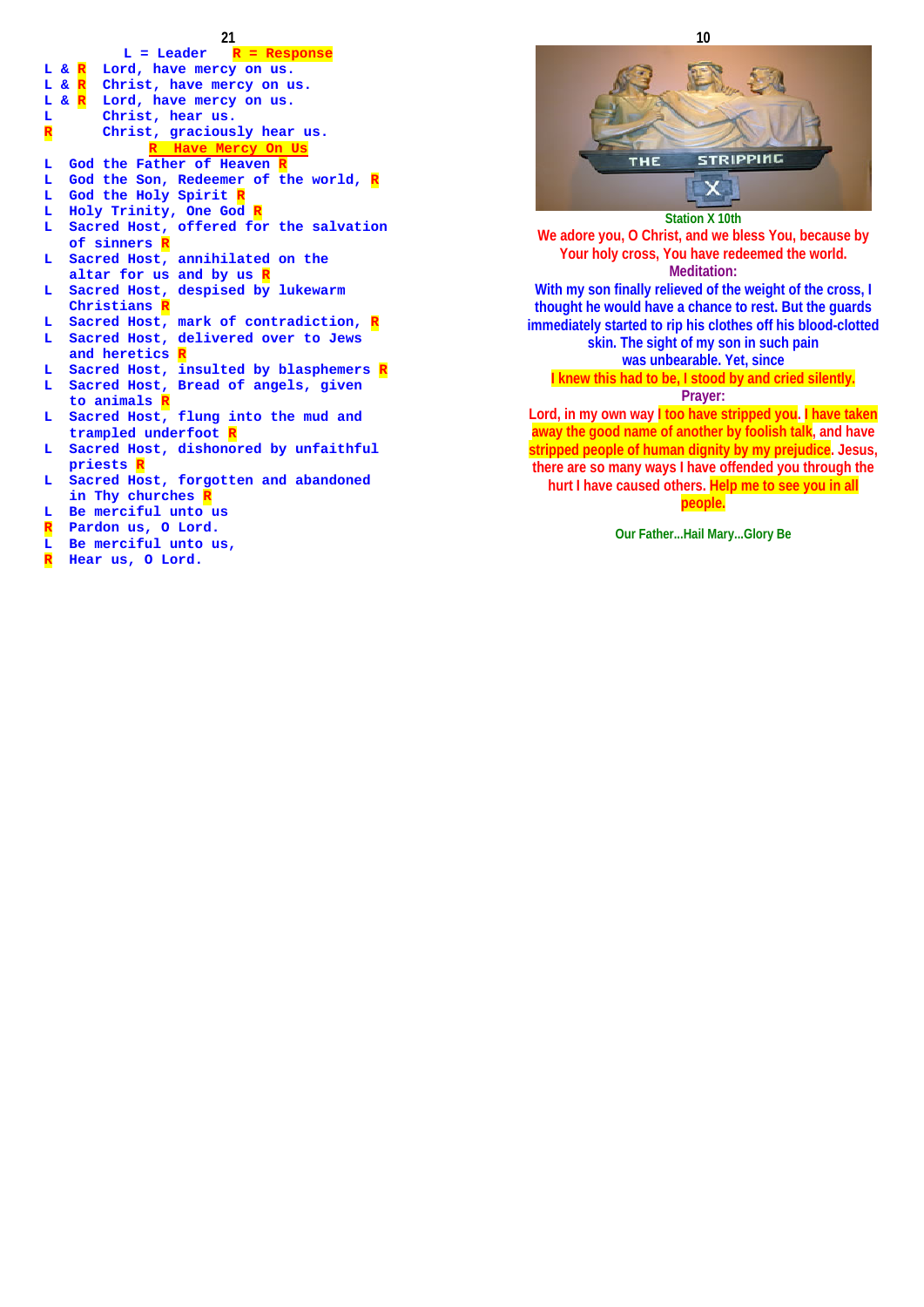



**As they threw Jesus on the cross, he willingly allowed himself to be nailed. As they punctured his hands and his feet I felt the pain in my heart. Then they lifted up the cross and dropped it in the hole they had dug, they deliberately jerked it, causing the force of Jesus' bodyweight to tear through the flesh on His hands and expose His bone. There he was, my son, whom I love so much, being scorned as he struggled for the last few moments of earthly life. But I knew this had to be, so I stood by and prayed silently. Prayer:** 

**Lord, what pain you endured for me. And what pain your mother went through, seeing her only son die for love of me! Yet, both you and she are ready to forgive me as soon as I repent of my sin. Help me, Lord, to turn away from my sinfulness.** 

**Our Father...Hail Mary...Glory Be**

### **20 LITANY OF REPARATION TO THE BLESSED SACRAMENT**



**Host Miracle**



**Pray this litany as often as possible to make reparation to the Sacred Hearts of Jesus & Mary for the lack of love shown to the Blessed Sacrament Start With O, Sacrament most Holy! O, Sacrament Divine! All praise and all thanksgiving Be every moment Yours!**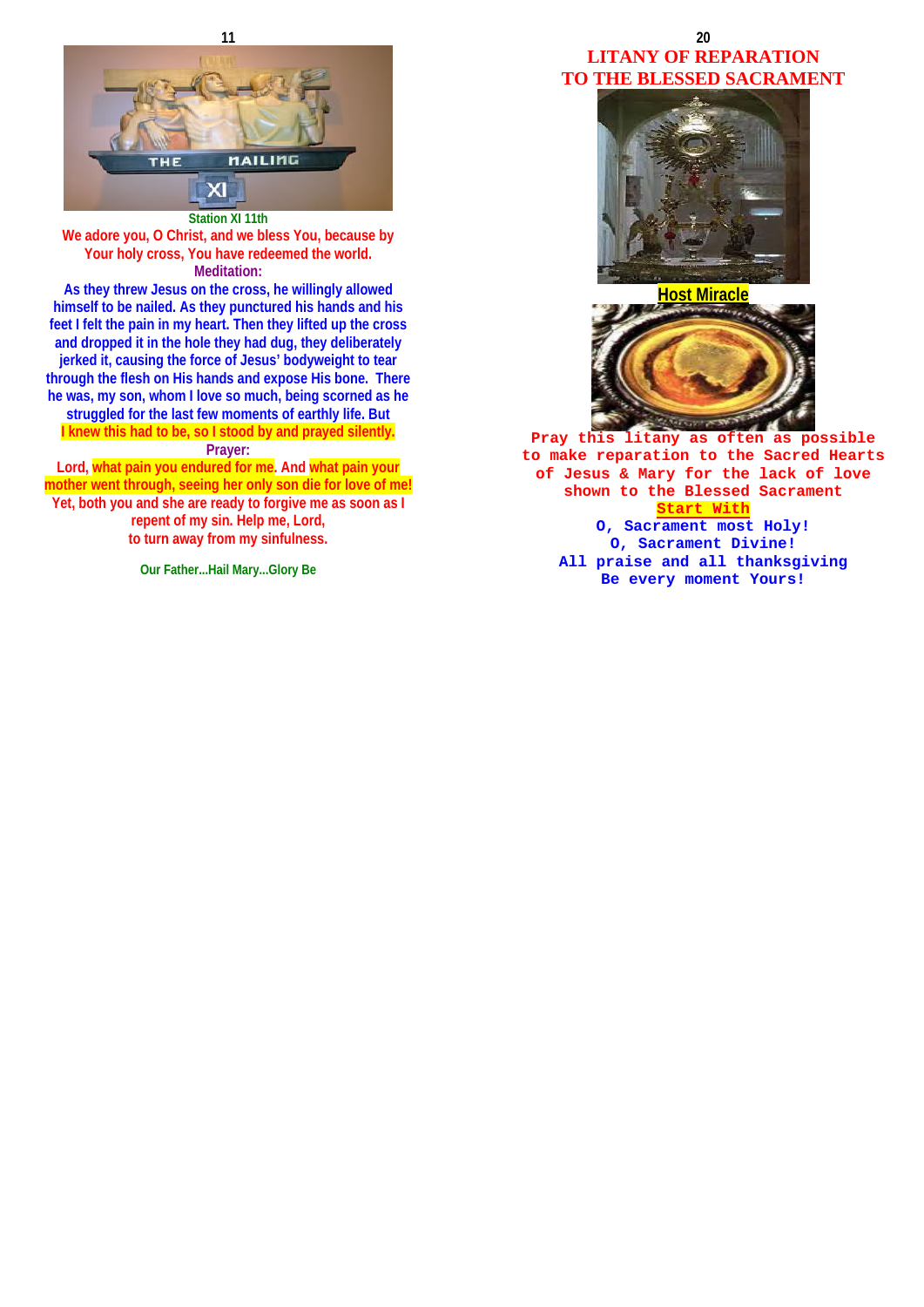### **19**

**~ Prayer ~ My Lord and My God, it is my unchangeable will to honour You in these FIFTEEN SECRET TORMENTS**

**When You shed Your Precious Blood; May You be glorified, praised and honoured So many thousands of times O Most love-worthy Lord Jesus Christ, As many time as there are grains of sand around the sea, as grains of wheat in the fields, as blades of grass in the meadow, as fruit in the orchards, as stars in the sky, as angels in Heaven, as creatures on earth. May You be glorified, praised and honoured, So many thousands of times too in Your Holiest Heart, Your Precious Blood, Your Divine Sacrifice for mankind, The Holiest Sacrament of the Altar, The Most Holy Virgin Mary, The nine glorious choirs of angels and the Blessed Phalanx of the Saints, from myself and everyone, now and forever, and in the eternal ages. In like manner, I desire, My dear Jesus, to give You thanksgiving, to serve You, to repair and atone for all my ignominies, and to offer You my soul and body as Your possession forever. Likewise, I regret all my sins and beg Your pardon, O my Lord and my God. And I offer You the merits of Jesus Christ to repair everything, to obtain for us a happy dying-hour, to have mercy on the world and the deliverance of the souls from Purgatory. This prayer I desire to renew at each hour until my death, O lovable Jesus. Sweet Saviour, fortify my resolution and permit not that neither wretched men nor Satan destroy it. Amen.**



**Station XII 12th We adore you, O Christ, and we bless You, because by Your holy cross, You have redeemed the world. Meditation: What greater pain is there for a mother than to see her son die right before her eyes! I, who had brought this Saviour into the world and watched him grow, stood helplessly beneath his cross as he lowered his head and died. His earthly anguish was finished, but mine was greater than ever. Yet, this had to be and I had to accept it, so I stood by and I mourned silently. Prayer:** 

**My Jesus, have mercy on me for what my sins have done to you and to others. I thank you for your great act of love. You have said that true love is laying down your life for your friends. Let me always be your friend. Teach me to live my life for others, and not fail you again.**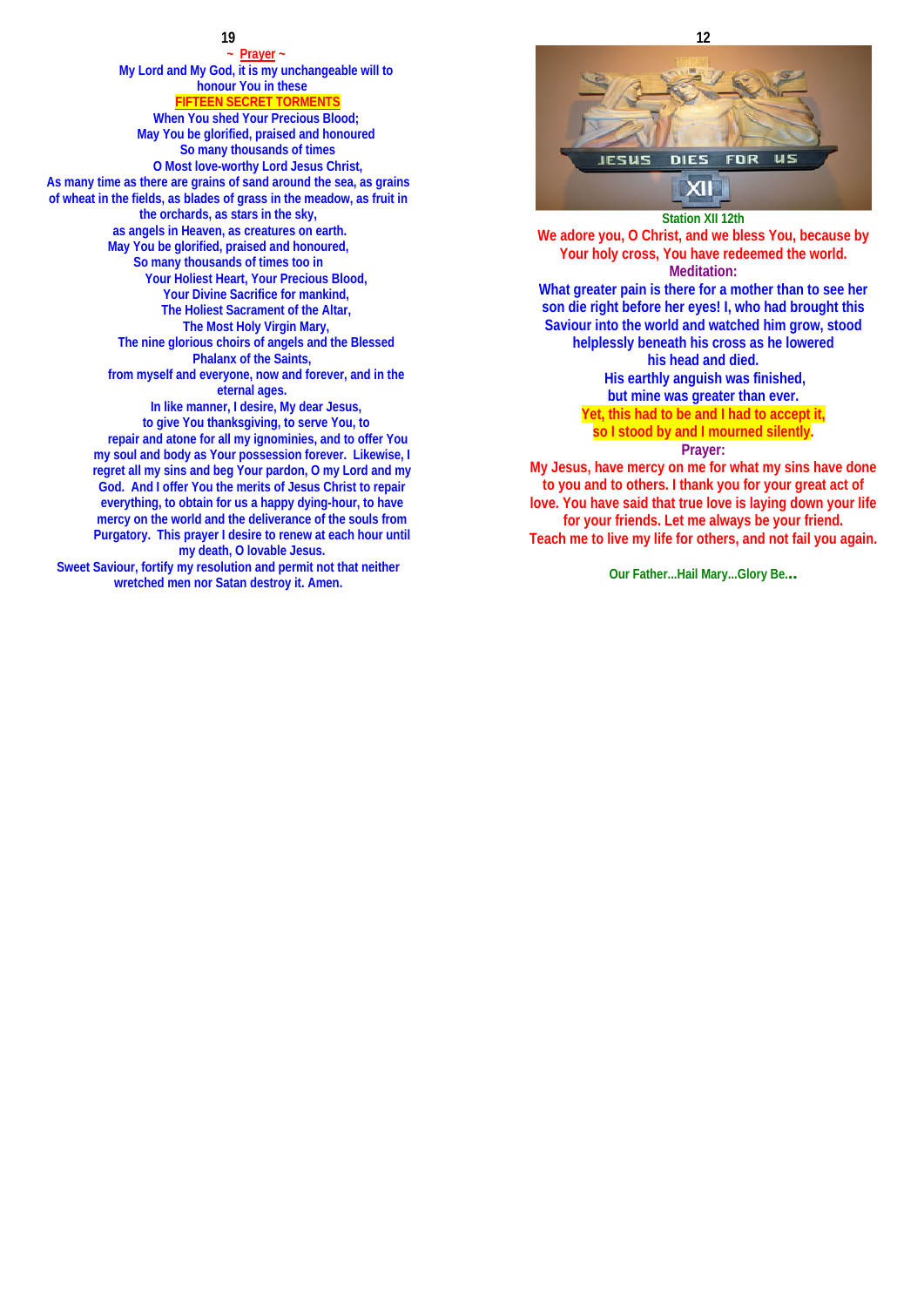



**The crowd had gone; the noise had stopped. I stood quietly with one of Jesus' friends and looked up at the dead body of our Saviour, my son. Then two men took the body from the cross and placed it in my arms. A deep sorrow engulfed my being. Yet, I also felt deep joy. Life had ended cruelly for my** 

> **son, but it had also brought life to all of us. I knew this had to be, and I prayed silently.**

**Prayer:** 

**Lord, your passion has ended. Yet, it still goes on whenever I choose sin over you. I have done my part in your crucifixion and now, my Saviour, I beg your forgiveness with all my heart. Help me to live a life worthy of you and your mother** 

**Our Father...Hail Mary...Glory Be...**

- **11 They poured on My wounds liquid lead and resin and, after this torture, they pressed Me on the nailed chair so that the nails went deeper and deeper into My flesh. Glory Be Etc..**
- **12 For shame and affliction, they drove needles into the holes of My uprooted beard. They tied My hands behind My back and led Me walking out of prison with strikes and blows**
- **13 They threw Me upon a cross and attached Me so tightly that I could hardly breath anymore.**
- **14 They thresh at My head as I lay on the earth, and they stepped on Me, hurting My breast. Then, taking a thorn from My crown, they drove it into My tongue**
- **15 They poured into My mouth the most immodest excretions, as they uttered the most infamous expressions about Me .**

### **Then Jesus added**

**" My daughter, I desire that you let everybody know The Fifteen Secret Tortures in order that everyone of them be honoured."** 

**Anyone who daily offers Me, with love, one of these sufferings and say with fervour the following prayer, will be rewarded with eternal glory on the day of judgement."**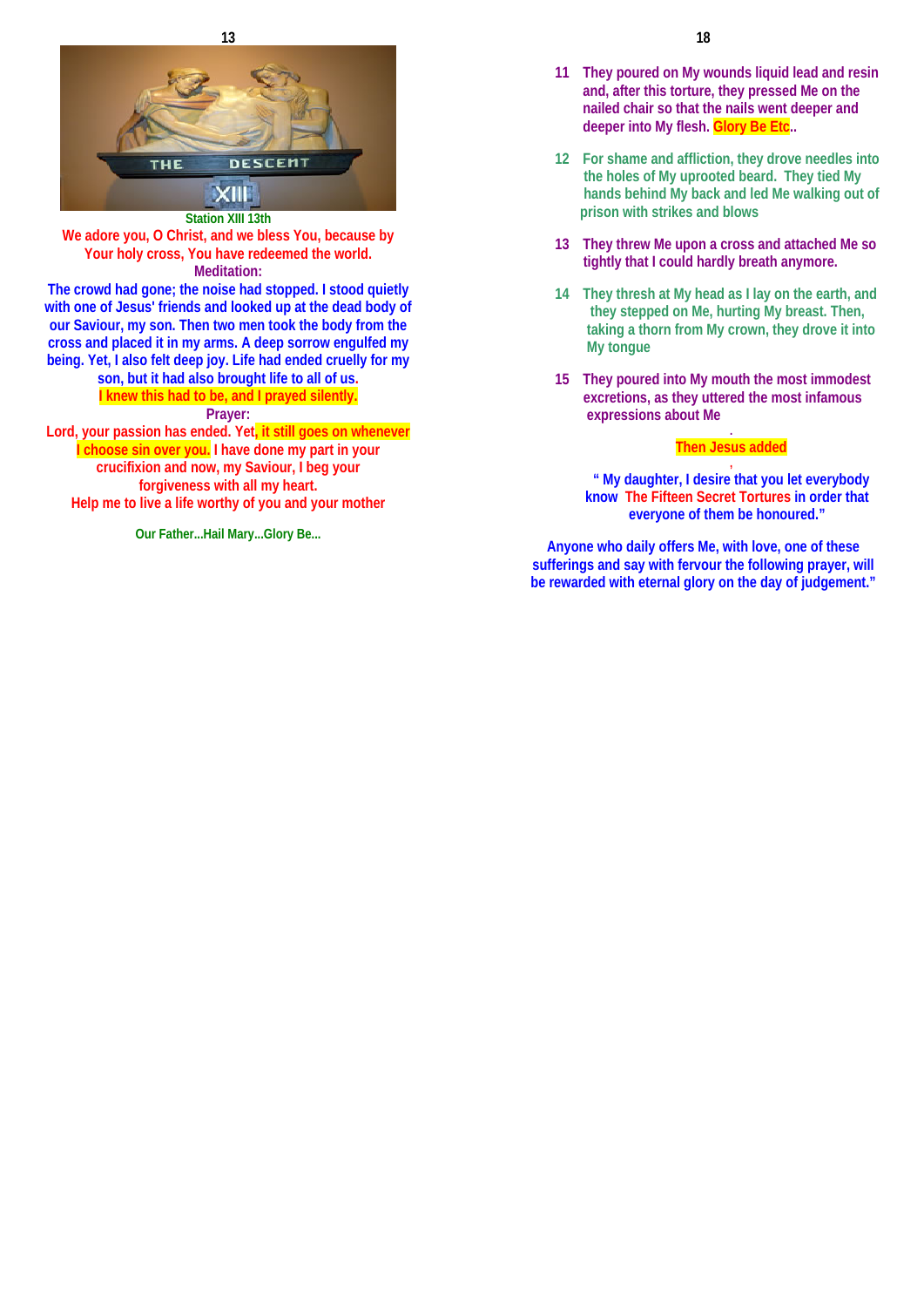### **On the first 3 beads is said: " I looked for one that would comfort me, and I found none." Followed by an Our Father, Hail Mary and Glory be….. On each single bead meditate upon the secret tortures and sufferings. On the Crucifix say the prayer that Jesus gave to Sister Mary**

**Magdalen of Santa Clara. The 15 Fifteen Secrets Tortures and Suffering of** 

### **Our Lord and Saviour Jesus Christ followed by Hail Mary & Glory Be after each one.**

- **1 They fastened My feet with rope and dragged Me over the stepping stones of the staircase, down into a filthy, nauseating cellar.**
- **2 They took off My clothing and stung My body with iron joints.**
- **3 They attached a rope around My body and pulled Me on the ground from one end of the room to the other.**
- **4 They hanged Me on a wooden piece with a slip knot until I slipped out and fell down. Overwhelmed by this torture, I wept bloody tears.**
- **5 They tied Me to a post and pierced My body with various tools and weapons.**
- **6 They struck Me with stones and burnt Me with blazing embers and torches.**
- **7 They pierced Me with awls; sharp spears tore My skin, flesh and arteries out of My body.**
- **8 They tied Me to a post and made Me stand barefoot on a heated metal sheet.**
- **9 They crowned Me with a crown of thorns and Wrapped my eyes with the dirtiest possible rags.**
- **10 They made Me sit on a chair covered with sharp pointed nails, causing deep wounds in My body.**



**Station XIV 14th** 

**We adore you, O Christ, and we bless You, because by Your holy cross, You have redeemed the world. Meditation: We brought Jesus' body to a tomb and I arranged it there myself, silently weeping, silently rejoicing. I took one** 

**more look at my loving son, and then walked out. They closed the tomb and before I left, I thought, I knew this had to be it had to be for you!** 

### **I would wait in faith silently. Prayer:**

**Yes, my Lord, this had to be because you love me, and for no other reason. All you ask is that I live a good life. You never said such a life would be easy. I am willing to leave sin behind and live for you alone, in my brothers and sisters.**